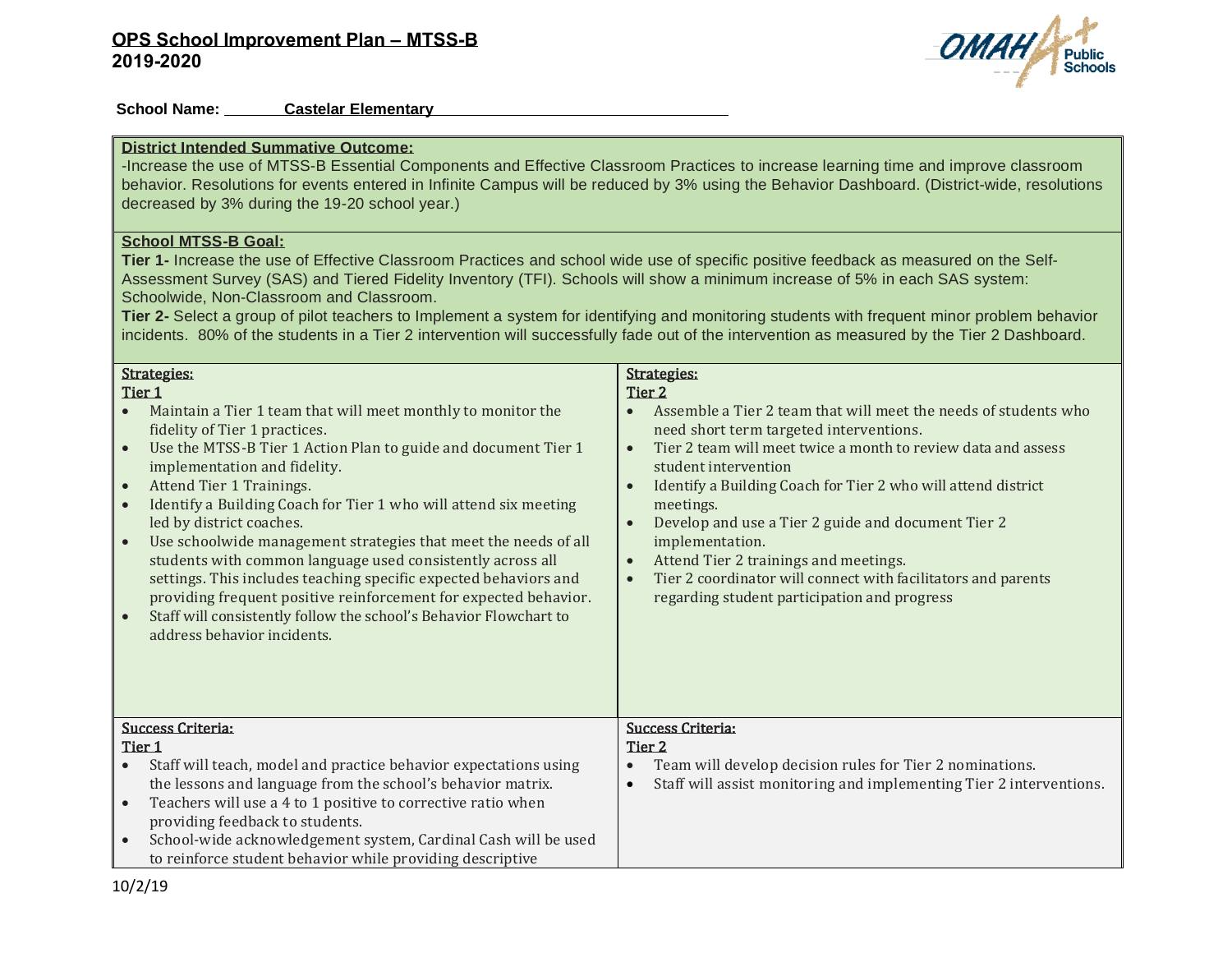# **OPS School Improvement Plan – MTSS-B 2019-2020**



| feedback.<br>Students will respond to classroom managed behavior strategies,<br>reducing the amount of lost instructional time.<br>Having fewer ODR and PAC referrals<br><b>Progress Monitoring:</b><br>Tier 1<br>The MTSS-B Tier 1 team will:<br>Monitor the implementation of Tier 1 practices through annual<br>administration of the Self-Assessment Survey (SAS) and the<br>Tiered Fidelity Inventory (TFI).<br>Use the Behavior Dashboard and other forms of data to determine<br>trends in student behavior.<br>Cardinal Cash monthly checks<br>$\bullet$ | <b>Progress Monitoring:</b><br>Tier <sub>2</sub><br>The MTSS-B Tier 2 team will:<br>Monitor the implementation of Tier 2 interventions through the<br>annual administration of the SAS, TFI and DPR.<br>$\bullet$<br>Use the OPS Tier 2 Dashboard and other sources of behavior data to<br>monitor fidelity of Tier 2 interventions in order to see an increase in<br>appropriate classroom behavior.                 |  |  |  |
|------------------------------------------------------------------------------------------------------------------------------------------------------------------------------------------------------------------------------------------------------------------------------------------------------------------------------------------------------------------------------------------------------------------------------------------------------------------------------------------------------------------------------------------------------------------|-----------------------------------------------------------------------------------------------------------------------------------------------------------------------------------------------------------------------------------------------------------------------------------------------------------------------------------------------------------------------------------------------------------------------|--|--|--|
| <b>Monitor and Adjust:</b><br>Tier <sub>1</sub><br>The MTSS-B Tier 1 Team will:<br>Review Big Five behavior data and create and monitor monthly<br>Action Plans to increase positive student behavior school wide.<br>Adjust lesson plans, acknowledgement system and other practices.<br>Provide on-going professional development based on needs<br>identified by the team.<br>Monthly Sway, morning note, weekly reminders of the Eight<br><b>Effective Practices</b>                                                                                         | <b>Monitor and Adjust:</b><br>Tier <sub>2</sub><br>The MTSS-B Tier 2 Team will:<br>Review behavior data, implementation fidelity and make needed<br>adjustments to the interventions for students in need of Tier 2<br>supports.<br>Meet twice monthly to monitor the efficacy of the selected<br>interventions.<br>Work jointly with the Tier 1 team to provide professional<br>development on Tier 2 interventions. |  |  |  |
| Quarterly SIP Review meetings<br>i. Review SIP goals, strategies and PD plan and adjust PD based on the need<br>ii. Review all progress monitoring measures<br>v. Conduct building walk identifying evidence of growth from previous quarter<br>vi. Discuss adjustments needed to the plan<br>After the SIP Review meeting -<br>from staff<br>ii. Upload adjusted plan to Instructional Leadership SharePoint<br>iii. Send notes of SIP Review meeting to CIS leadership                                                                                         | iii. Identify which progress monitoring measures were completed and achieved (provide evidence of success)<br>iv. Identify which progress monitoring measures were incomplete and/or not achieved (provide evidence of effort)<br>i. Adjust SIP plan (including PD plan) based on progress monitoring measures, after communicating and receiving input                                                               |  |  |  |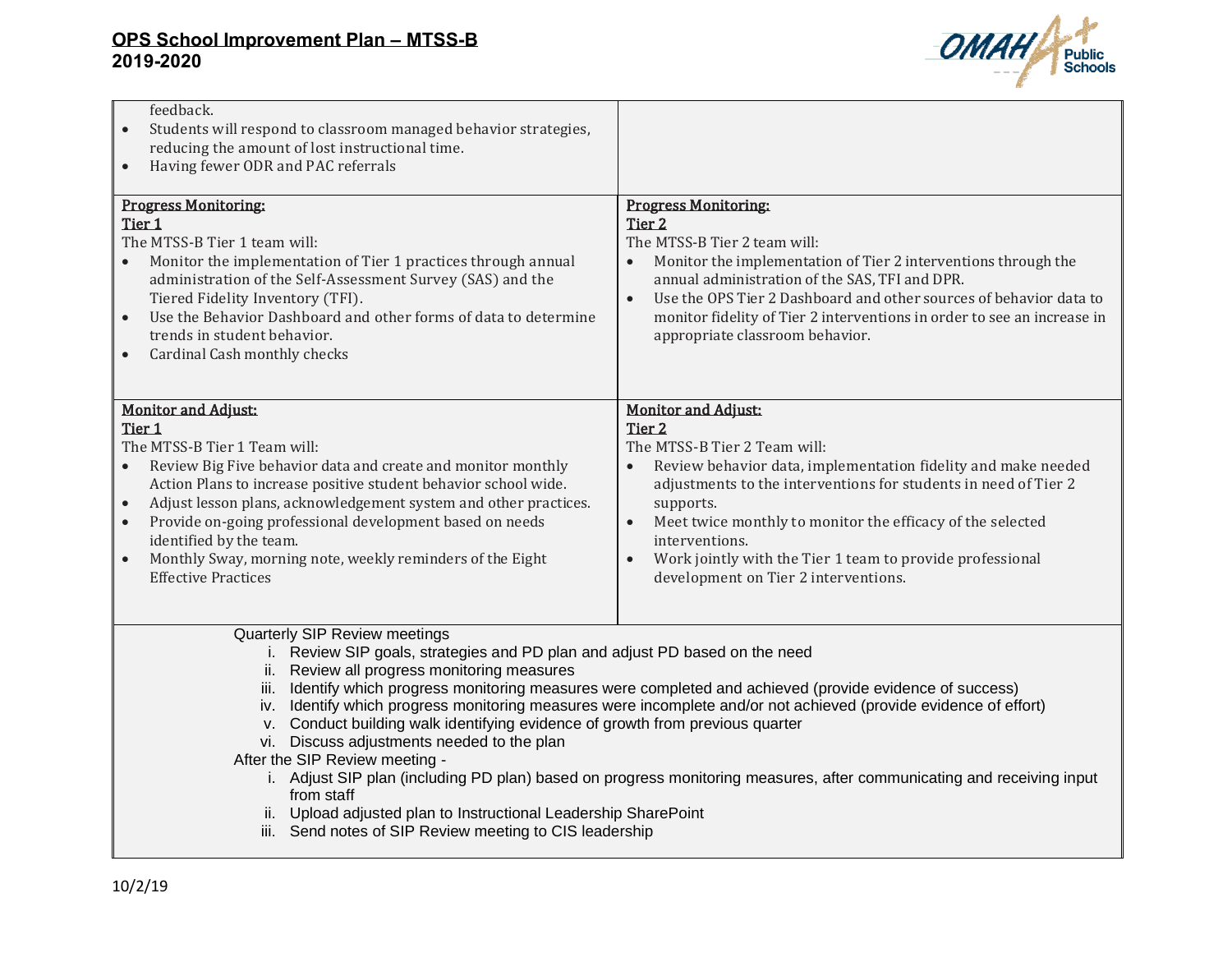

# **Budget/Resource Alignment –**

What expenditures will you make and how do they align to your SIP goals, strategies and PD plan?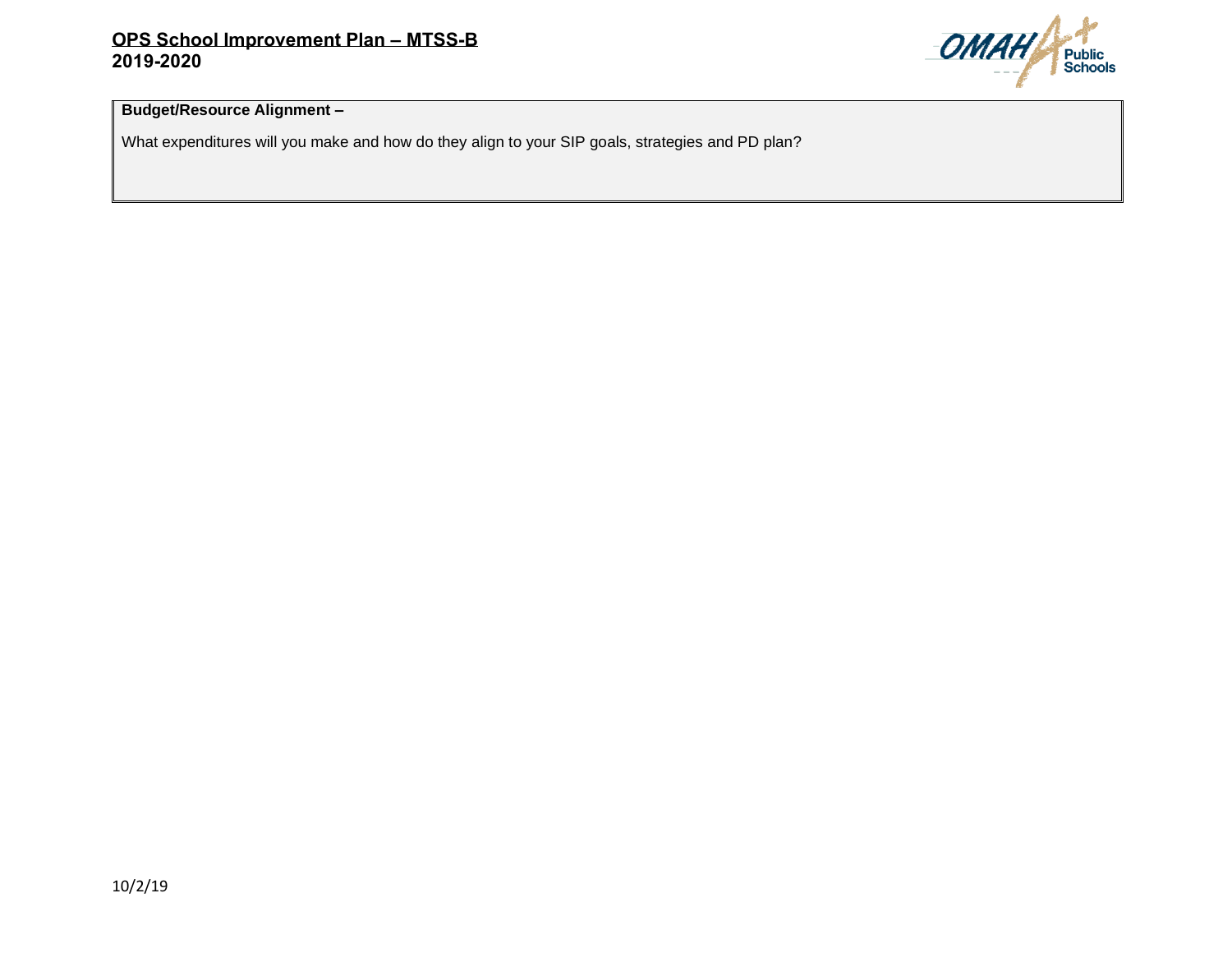# **OPS School Improvement Plan – ELA 2019-2020**



**Elementary School Name: Castelar Elementary School** 

### **District Intended Summative Outcome:**

Increase the number of elementary students identified as "On-Track" and "College and Career Ready" on NSCAS Summative Assessments ELA will increase compared to the previous year. *Spring 2019 rate 38%; Goal rate for Spring 2020 46%*

### **School ELA Goals:**

### **1. NSCAS Summative Goal**

For NSCAS ELA summative assessments, we will increase the percent of students who are identified as "On-Track" or "College and Career Ready" by 7.6%. *Spring 2019 rate 23.9%; Goal rate for Spring 2020 31.5%*

### **2. MAP Interim Assessment Goals**

- **a.** For Spring ELA MAP Growth Assessment, we will increase the percent of students identified as "At" or "Above" the grade level norm by 7.2%. *Spring 2019 rate 28%; Goal rate for Spring 2020 35.2%*
- **b.** For Spring ELA MAP Growth Assessment, we will increase the percent of students identified as "Meeting" or "Exceeding" projected growth goals by 6%. *Spring 2019 rate 39.4%; Goal rate for Spring 2020 45.4%*

### **Strategy(ies) (add AQUESTT Tenets after each strategy):**

**Instructional Target: Building a classroom community of active learning across content areas.**

- 1. Use the core resources (Journeys, Storytown, Collections, Being A Writer) to plan and deliver instruction based on state standards (College and Career Ready, Assessment)
- **2.** Focus on student needs within groups and provide literacy opportunity for growth (College and Career Ready, Assessment)
- **3.** *At the independent level provide a wide variety of engagement activities that are relevant to student learning* (College and Career Ready, Assessment)
- 4. Provide instructional support to students needing additional assistance with reading in order to meet the requirements of the Reading Improvement Act (College and Career Ready, Assessment)

| <b>Strategy No.</b>                                                                                                                                   | <b>Success Criteria</b>                                                                                                                                                                                                                                 | <b>Monitoring Progress</b>                                                                                                                                                                                                                | <b>Timeline</b>                                                                                          | <b>Quarterly Results</b>                                                                                                                                                                                                                                                                  |
|-------------------------------------------------------------------------------------------------------------------------------------------------------|---------------------------------------------------------------------------------------------------------------------------------------------------------------------------------------------------------------------------------------------------------|-------------------------------------------------------------------------------------------------------------------------------------------------------------------------------------------------------------------------------------------|----------------------------------------------------------------------------------------------------------|-------------------------------------------------------------------------------------------------------------------------------------------------------------------------------------------------------------------------------------------------------------------------------------------|
| $\overline{1}$ .<br>Use the core resources<br>(Journeys, Storytown, Being<br>A Writer) to plan and deliver<br>instruction based on state<br>standards | Lessons and plans align<br>a.<br>with A+ Curriculum Guides<br>Lessons and plans reflect<br>b.<br>high yield strategies<br>MAP data shows growth in<br>number of students meeting<br>growth goals and scoring<br>"at" or "above" the grade<br>level norm | Evidence observed during<br>а.<br>coaching visits and lesson<br>plan checks<br>80% of students score<br>b.<br>basic, proficient, or<br>advanced on commom<br>assessments and 100% of<br>students show growth in<br>formative assessments. | As determined by grade<br>a.<br>level pacing guides<br>Fall, Winter, and Spring<br>b.<br>MAP assessments | Quarter 1:<br>Lesson plan checks note<br>a.<br>teachers using district<br>adopted curriculum quides<br><b>MAP Assessment</b><br>b.<br>administered as baseline<br>data<br>c.<br>d.<br>Quarter 2:<br>Lesson plan checks note<br>a.<br>teachers using district<br>adopted curriculum quides |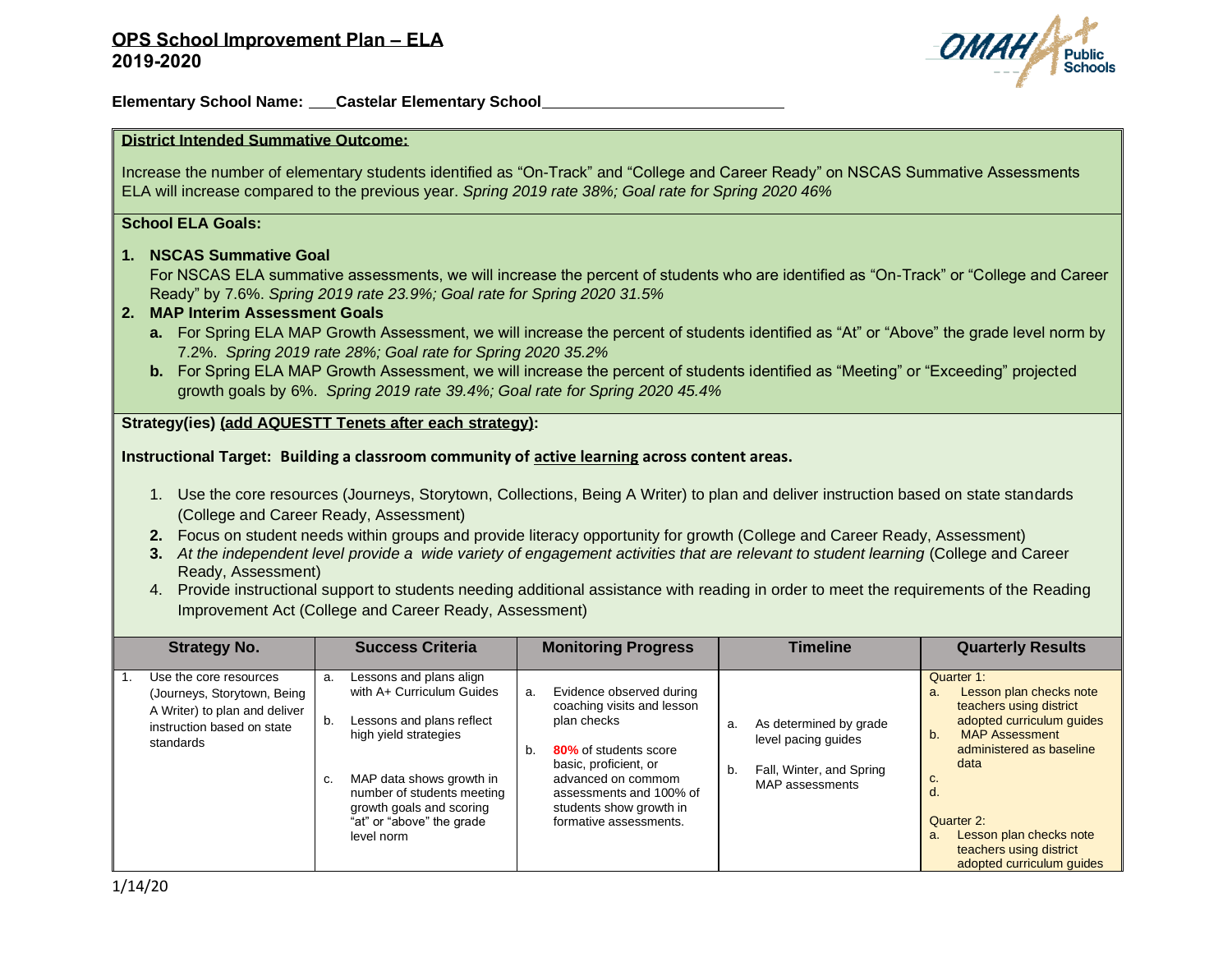# **OPS School Improvement Plan – ELA 2019-2020**



|                                                                                                                                                                                            | d.             | Common formative<br>assessments are selected,<br>administered, and<br>collaboratively discussed                                                                                                               | C.             | 5% increase in number<br>meeting growth goals on<br><b>MAP</b> assessments                                                                  | C.             | As determined by classroom<br>teachers                                                                                           | <b>MAP</b> assessment<br>b.<br>administrer in January<br>c.<br>d.<br>Quarter 3:<br>a.<br>b.<br>c.<br>d.<br>Quarter 4:<br>a.<br>b.<br>c.<br>d.                                                                                                                                                                                                                                                               |
|--------------------------------------------------------------------------------------------------------------------------------------------------------------------------------------------|----------------|---------------------------------------------------------------------------------------------------------------------------------------------------------------------------------------------------------------|----------------|---------------------------------------------------------------------------------------------------------------------------------------------|----------------|----------------------------------------------------------------------------------------------------------------------------------|-------------------------------------------------------------------------------------------------------------------------------------------------------------------------------------------------------------------------------------------------------------------------------------------------------------------------------------------------------------------------------------------------------------|
| Focus on student<br>2.<br>needs within groups<br>and provide relevant<br>literacy opportunity for<br>growth during small<br>group and at the<br>independent level                          | a.<br>b.<br>C. | Benchmark assessments<br>administered according to<br><b>Testing Calendar</b><br>Running records<br>administered as needed<br>based on student<br>comprehension needs<br>Use literacy Continuum as a<br>guide | a.<br>b.<br>c. | Evidence observed during<br>coaching visits<br>80% of running records<br>show growth<br>Evidence of active<br>participation in student work | a.<br>b.<br>c. | coaching visits<br>According to testing<br>calendar<br>Discussed one per quarter<br>at GST meetings with<br>literacy facilitator | Quarter 1:<br>Benchmarks appropriately<br>a.<br>administered<br><b>Data Tracking Document</b><br>b.<br>note Benchmark scores<br><b>GST Meeting</b><br>c.<br>Quarter 2:<br><b>Running Records reviewed</b><br>a.<br>at Jan. 6th meeting<br>b.<br><b>Data Tracking Document</b><br>note running records<br>$GST$ meeting $-$ Jan. $6th$<br>c.<br>Quarter 3:<br>a.<br>b.<br>c.<br>Quarter 4:<br>a.<br>b.<br>c. |
| <b>Tier 2</b> - Provide instructional<br>3.<br>support to students needing<br>additional assistance with<br>reading in order to meet the<br>requirements of the Reading<br>Improvement Act | a.<br>b.       | <b>Phonics Mastery Guides</b><br>taught daily beginning<br>during quarter 1<br>Progress monitoring every 5<br>days                                                                                            | a.<br>b.       | Coaching visits show<br>evidence of fidelity 100% of<br>the time<br>100% of participating<br>students show growth                           | a.             | Discussed at grade level<br>meetings as needed                                                                                   | Quarter 1:<br><b>Classroom checks with</b><br>a.<br>100% implementation<br>b.<br>Quarter 2:<br>Classroom checks with<br>c.<br>100% implementation<br>d.<br>е.<br>Quarter 3:<br>f.<br>g.<br>Quarter 4:<br>h.                                                                                                                                                                                                 |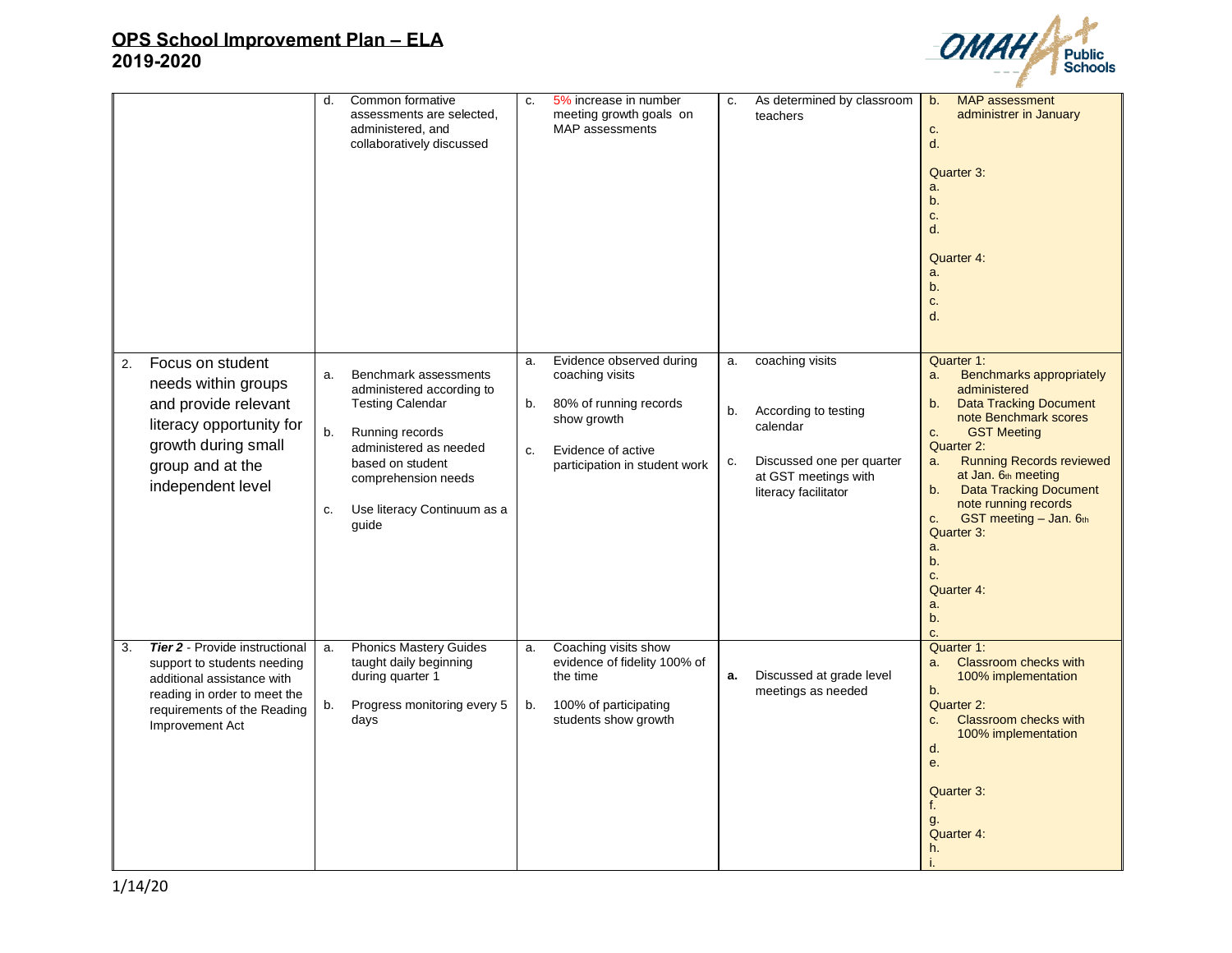# **OPS School Improvement Plan – ELA 2019-2020**



#### **Monitor and Adjust –**

Quarterly SIP Review meetings – [INSERT ALL SCHEDULED DATES AND TIMES HERE]

- 1. Review SIP goals, strategies and PD plan
- 2. Review progress monitoring measures
- 3. Identify which progress monitoring measures were completed and achieved (provide evidence of success)
- 4. Identify which progress monitoring measures were not achieved (provide evidence of effort)
- 5. Review Title I expenditures to date and discuss alignment to SIP goals, strategies and PD Plan
- 6. Conduct building walk identifying evidence of growth from previous quarter
- 7. Discuss adjustments needed to the plan

After the SIP Review meeting -

- 1. Adjust SIP plan based after receiving input from staff
- 2. Upload adjusted plan to Instructional Leadership SharePoint
- 3. Send notes of SIP Review meeting to CIS leadership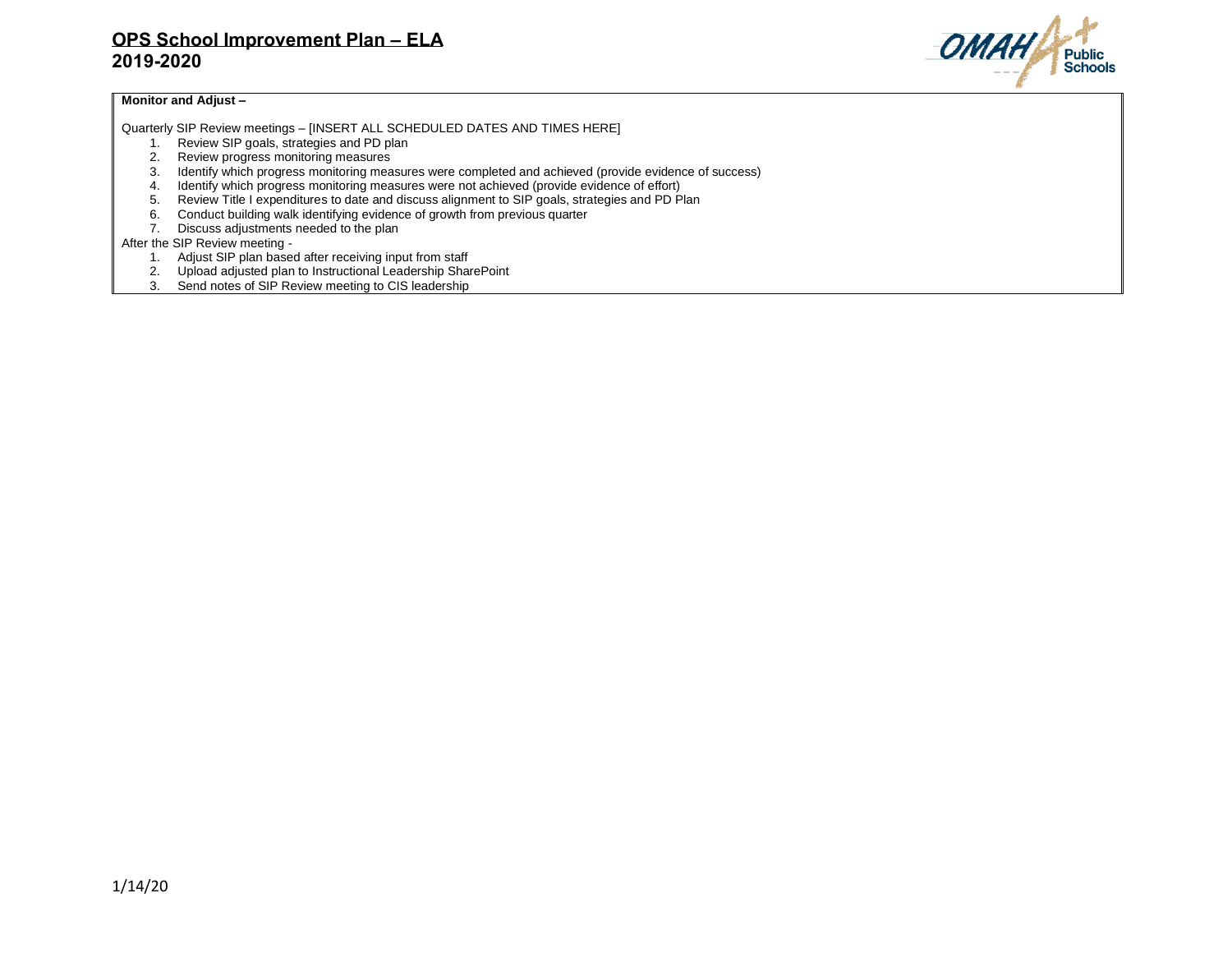# **OPS School Improvement Plan – Math 2019-2020**



**Elementary School Name: Castelar Elementary** 

#### **District Intended Summative Outcome:**

Increase the number of elementary students identified as "On-Track" and "College and Career Ready" on NSCAS Summative Assessments Math will increase compared to the previous year. *Spring 2019 rate 37.1%; Goal rate for Spring 2020 40%*

### **School Math Goals:**

### **1. NSCAS Summative Goal**

For NSCAS Math summative assessments, we will increase the percent of students who are identified as "On-Track" or "College and Career Ready" by 8.1%. *Spring 2019 rate 18.7 %; Goal rate for Spring 2020 26.8%*

### **2. MAP Interim Assessment Goals**

- **a.** For Spring Mathematics MAP Growth Assessment, we will increase the percent of students identified as "At" or "Above" the grade level norm by 7.7%. *Spring 2019 rate 22.8%; Goal rate for Spring 2020 30.5%*
- **b.** For Spring Mathematics MAP Growth Assessment, we will increase the percent of students identified as "Meeting" or "Exceeding" projected growth goals by 6.1%. *Spring 2019 rate 38.3%; Goal rate for Spring 2020 44.5%*

### **Strategy(ies) (add AQUESTT Tenets after each strategy):**

**Instructional Target: Building a classroom community of active learning across content areas.**

- 1. Engage all students in high-quality tasks that promote problem solving skills through productive struggle (College, Career, and Civic Ready)
- 2. Utilize Common Assessments along with other data sources such as MAP, ongoing formative assessments, etc. as a part of the instructional process (Assessment)

| <b>Strategy No.</b>                                                                                                   |                | <b>Success Criteria</b>                                                                                                                                            |                            | <b>Monitoring Progress</b>                                                                                                                                                                                                                                                                |          | <b>Timeline</b>                                                                 | <b>Quarterly Results</b>                                                                                                                                                                                                                   |
|-----------------------------------------------------------------------------------------------------------------------|----------------|--------------------------------------------------------------------------------------------------------------------------------------------------------------------|----------------------------|-------------------------------------------------------------------------------------------------------------------------------------------------------------------------------------------------------------------------------------------------------------------------------------------|----------|---------------------------------------------------------------------------------|--------------------------------------------------------------------------------------------------------------------------------------------------------------------------------------------------------------------------------------------|
| Engage all students in<br>high-quality tasks that<br>promote problem<br>solving skills through<br>productive struggle | a.<br>b.<br>c. | Students engage in high-<br>quality tasks<br>Teacher self-assessment<br>Survey<br>High-quality tasks and<br>discussion in lesson plans<br>and grade level meetings | a.<br>b.<br>C <sub>1</sub> | During productive struggle<br>lesson 75-90% of students<br>are actively engaged in the<br>high-quality task.<br>Teachers will use student<br>artifacts to determine follow<br>up lessons.<br>Review teacher self-<br>assessment survey to<br>determine future<br>professional development | a.<br>b. | Coaching visits with lesson<br>plan checks<br>Quarterly grade level<br>meetings | Quarter 1:<br>50% math coaching walk<br>a.<br>throughs<br><b>GST Meeting Notes 10-17-</b><br>b.<br>19<br>C.<br>Quarter 2:<br>Learning walk data<br>a.<br>GL Meeting notes 1-6-20<br>b.<br>C.<br>Quarter 3:<br>а.<br>b.<br>c.<br>Quarter 4: |
|                                                                                                                       |                |                                                                                                                                                                    | d.                         | Grade level notes will reflect<br>collaboration and discussion<br>on high quality task<br>implementation                                                                                                                                                                                  |          |                                                                                 | a.<br>b.<br>C.                                                                                                                                                                                                                             |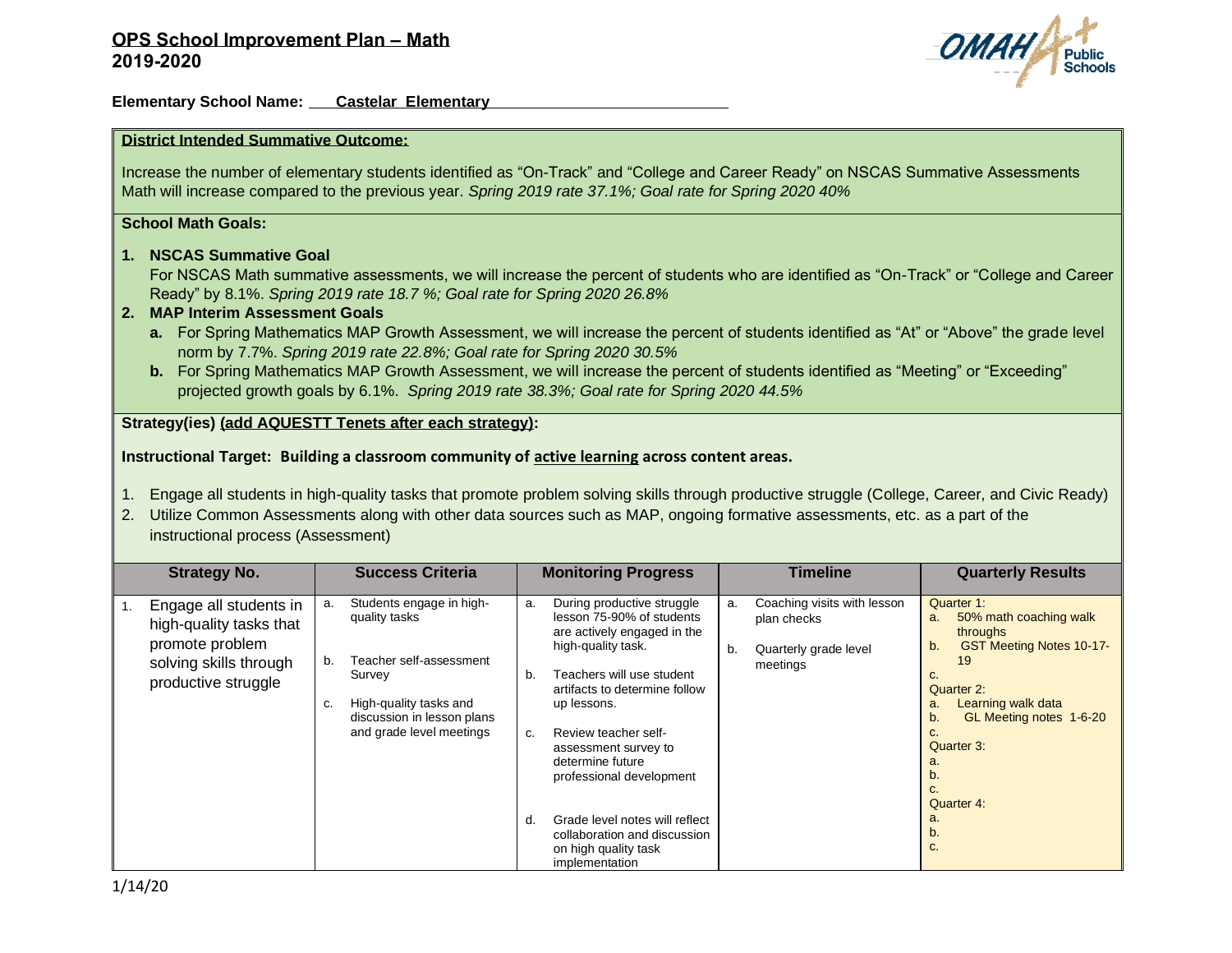# **OPS School Improvement Plan – Math 2019-2020**



| 2.<br>Utilize Common<br>Assessments along with<br>other data sources such as.<br>MAP, ongoing formative<br>assessments, etc. as a part<br>of the instructional process                                                                                                                                                                                                                                                                                                                                                                                                                                                                                                                                                                                                                                                                                                       | Students progress toward<br>a.<br>standards on district<br>common assessments<br>MAP data shows growth in<br>b.<br>number of students meeting<br>growth goals and scoring<br>"at" or "above" the grade<br>level norm<br>Grade level or faculty<br>C.<br>meetings to analyze student<br>performance on common<br>assessments and adjust<br>instruction as needed | 80% of students score<br>a.<br>basic, proficient, or<br>advanced on common<br>assessment with 100%<br>students showing growth on<br>formative assessments<br>5% increase in number<br>$b_{-}$<br>meeting growth goals MAP<br>assessment<br>Quarterly grade level<br>C.<br>meeting agendas reflect<br>time for staff to analyze<br>assessment data | As determined by A+<br>a.<br>Curriculum Guides for each<br>grade level<br>Fall, Winter, and Spring<br>b.<br>MAP assessments<br>1x per quarter or as<br>c.<br>determined by timing of<br>assessments | Quarter 1:<br>Grade Level Notes 10-17-<br>a <sub>z</sub><br>19<br>MAP administer - Sept.<br>b.<br>Baseline data collected on<br>data tracking<br>C.<br>Quarter 2:<br><b>GL Notes 1-6-20</b><br>а.<br><b>MAP Assessment - January</b><br>b.<br>C.<br>Quarter 3:<br>а.<br>b.<br>C.<br>Quarter 4:<br>а.<br>b.<br>C. |  |  |
|------------------------------------------------------------------------------------------------------------------------------------------------------------------------------------------------------------------------------------------------------------------------------------------------------------------------------------------------------------------------------------------------------------------------------------------------------------------------------------------------------------------------------------------------------------------------------------------------------------------------------------------------------------------------------------------------------------------------------------------------------------------------------------------------------------------------------------------------------------------------------|-----------------------------------------------------------------------------------------------------------------------------------------------------------------------------------------------------------------------------------------------------------------------------------------------------------------------------------------------------------------|---------------------------------------------------------------------------------------------------------------------------------------------------------------------------------------------------------------------------------------------------------------------------------------------------------------------------------------------------|-----------------------------------------------------------------------------------------------------------------------------------------------------------------------------------------------------|------------------------------------------------------------------------------------------------------------------------------------------------------------------------------------------------------------------------------------------------------------------------------------------------------------------|--|--|
| Monitor and Adjust-                                                                                                                                                                                                                                                                                                                                                                                                                                                                                                                                                                                                                                                                                                                                                                                                                                                          |                                                                                                                                                                                                                                                                                                                                                                 |                                                                                                                                                                                                                                                                                                                                                   |                                                                                                                                                                                                     |                                                                                                                                                                                                                                                                                                                  |  |  |
| Quarterly SIP Review meetings - [INSERT ALL SCHEDULED DATES AND TIMES HERE]<br>Review SIP goals, strategies and PD plan<br>1.<br>Review progress monitoring measures<br>2.<br>Identify which progress monitoring measures were completed and achieved (provide evidence of success)<br>3.<br>Identify which progress monitoring measures were not achieved (provide evidence of effort)<br>4.<br>Review Title I expenditures to date and discuss alignment to SIP goals, strategies and PD Plan<br>5.<br>6.<br>Conduct building walk identifying evidence of growth from previous quarter<br>7.<br>Discuss adjustments needed to the plan<br>After the SIP Review meeting -<br>Adjust SIP plan based after receiving input from staff<br>1.<br>Upload adjusted plan to Instructional Leadership SharePoint<br>2.<br>Send notes of SIP Review meeting to CIS leadership<br>3. |                                                                                                                                                                                                                                                                                                                                                                 |                                                                                                                                                                                                                                                                                                                                                   |                                                                                                                                                                                                     |                                                                                                                                                                                                                                                                                                                  |  |  |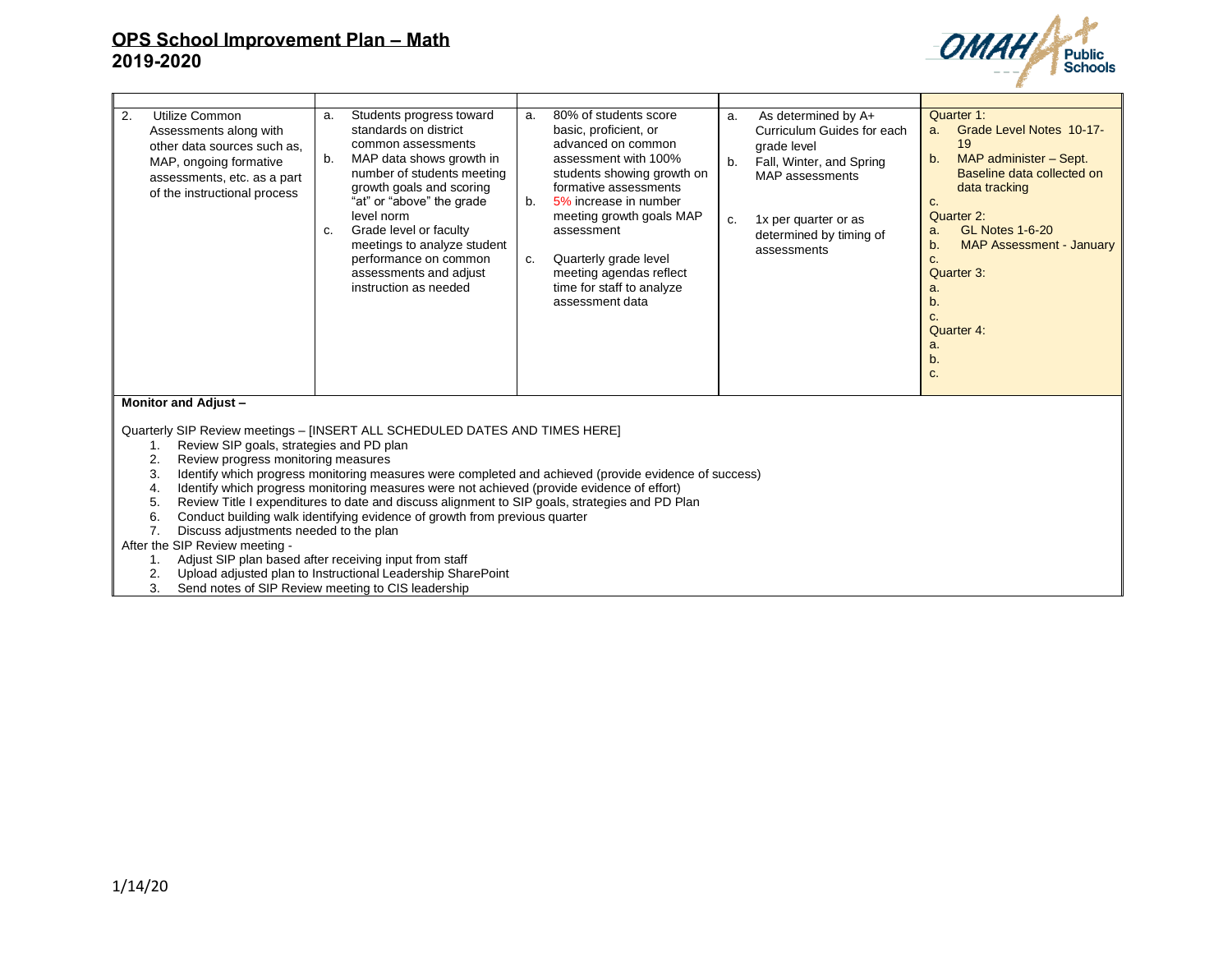# **OPS School Improvement Plan – Science 2019-2020**



**Elementary School Name: Castelar Elementary School** 

#### **District Intended Summative Outcome:**

Increase the number of elementary students identified as "On-Track" and "College and Career Ready" on NSCAS Summative Assessments Science will increase compared to the previous year. *Spring 2019 rate 56.3%; Goal rate for Spring 2020 62%*

### **School Science Goals:**

### **1. NSCAS Summative Goal**

For NSCAS Science summative assessments, we will increase the percent of students who are identified as "On-Track" or "College and Career Ready" by 5.3%. *Spring 2019 rate 46 %; Goal rate for Spring 2020 52%*

### **2. MAP Interim Assessment Goals**

- **a.** For Spring Science MAP Growth Assessment, we will increase the percent of students identified as "At" or "Above" the grade level norm by 6.3 %. *Spring 2019 rate 36.8%; Goal rate for Spring 2020 43.1%*
- **b.** For Spring Science MAP Growth Assessment, we will increase the percent of students identified as "Meeting" or "Exceeding" projected growth goals by 5.4%. *Spring 2019 rate 45.6%; Goal rate for Spring 2020 51%*

### **Strategy(ies) (add AQUESTT Tenets after each strategy):**

All teachers will utilize the A+ Curriculum Guide, Evidence Statements and the core resource, Elevate science, to plan and deliver instruction based on Nebraska's College and Career Ready Standards for Science:

1. Provide opportunities for students to engage in the Science and Engineer understanding of the Disciplinary Core Ideas and Crosscutting Concepts (College, Career, and Civic Ready)

| <b>Strategy No.</b>                                                                                                                                                                                                        | <b>Success Criteria</b>                                                                                                                                                                                                                                                                           | <b>Monitoring Progress</b>                                                                                                                                                                                                               | <b>Timeline</b>                                                                                                                                                      | <b>Quarterly Results</b>                                                                                                                                                                                                                                                                                                                 |
|----------------------------------------------------------------------------------------------------------------------------------------------------------------------------------------------------------------------------|---------------------------------------------------------------------------------------------------------------------------------------------------------------------------------------------------------------------------------------------------------------------------------------------------|------------------------------------------------------------------------------------------------------------------------------------------------------------------------------------------------------------------------------------------|----------------------------------------------------------------------------------------------------------------------------------------------------------------------|------------------------------------------------------------------------------------------------------------------------------------------------------------------------------------------------------------------------------------------------------------------------------------------------------------------------------------------|
| Provide hands on<br>opportunities for students to<br>engage in the Science and<br><b>Engineering Practices to</b><br>demonstrate an<br>understanding of the<br>Disciplinary Core Ideas and<br><b>Crosscutting Concepts</b> | Students engage in Science<br>a.<br>and Engineering Practices<br>Common summative<br>b.<br>assessments administered<br>according to A+ Curriculum<br>Guide<br>MAP data shows growth in<br>C.<br>number of students meeting<br>growth goals and scoring<br>"at" or "above" the grade<br>level norm | Evidence observed during<br>a.<br>coaching visits and lesson<br>plan checks<br>80% of students score<br>b.<br>basic, proficient, or<br>advanced on common<br>assessments and 100% of<br>students show growth in<br>formative assessments | Ongoing coaching visits and<br>a.<br>lesson plan reviews<br>As determined by grade<br>b.<br>level pacing guides<br>Fall, Winter, and Spring<br>c.<br>MAP assessments | Quarter 1:<br>Lesson plans note use of<br>a.<br>science curriculum<br><b>Teachers using curriculum</b><br>b.<br>quides<br>Science MAP assessed -<br>C <sub>1</sub><br>baseline data collected<br>d.<br>Quarter 2:<br>$LW$ data collect – not<br>a <sub>z</sub><br>enough visits during science<br><b>Teachers using curriculum</b><br>b. |
|                                                                                                                                                                                                                            | Common formative<br>d.<br>assessments are selected.                                                                                                                                                                                                                                               | 5% increase in number<br>C.<br>meeting growth goals and<br>grade level norms from<br>each test administration                                                                                                                            |                                                                                                                                                                      | quides<br>Science MAP assessed -<br>January<br>d.                                                                                                                                                                                                                                                                                        |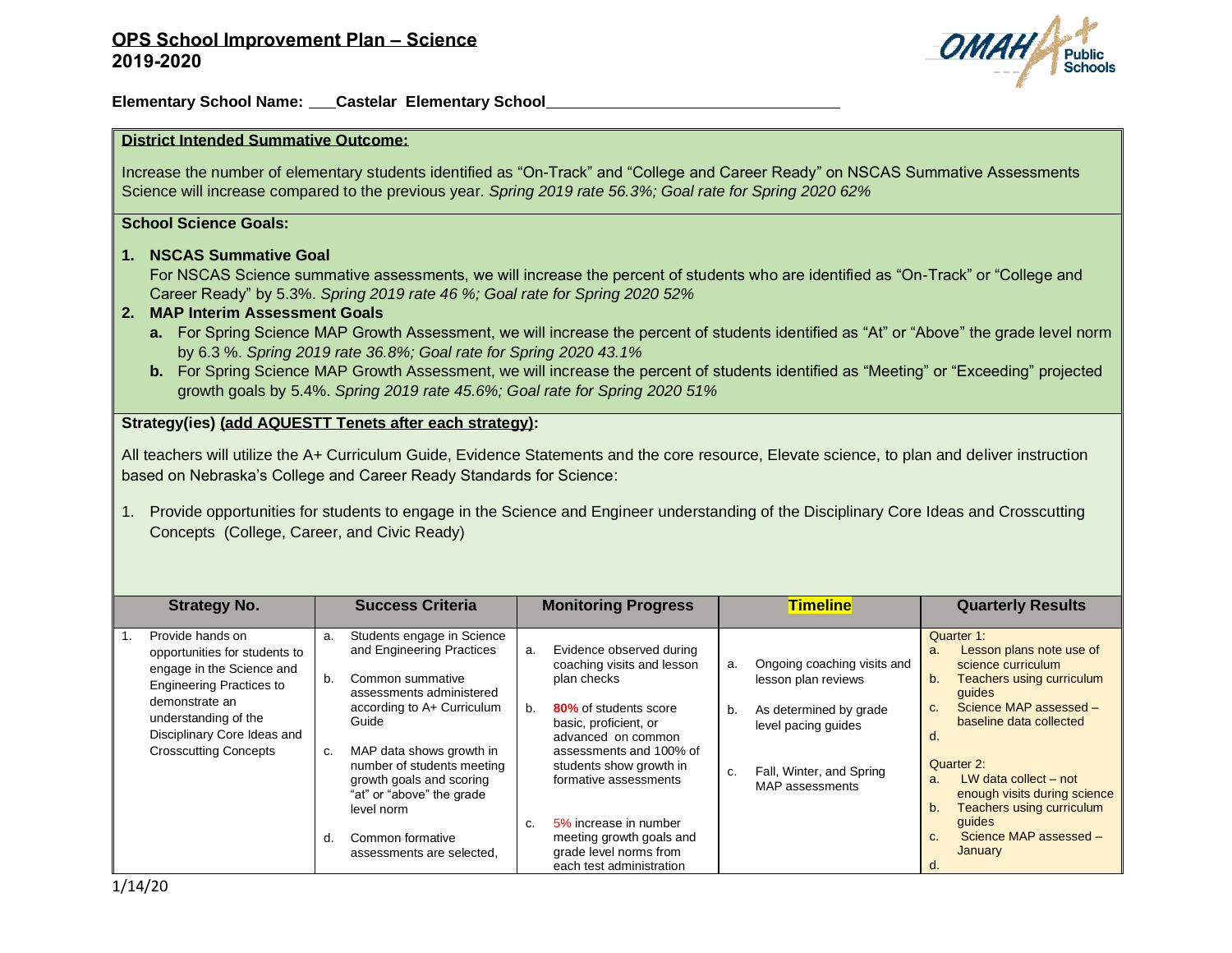# **OPS School Improvement Plan – Science 2019-2020**



|                                                                                                                                                                                                       | administered, and<br>collaboratively discussed                                                                                                                                                                                                                                                                                                                                                                                                                                     |                                                                                                       | As determined by classroom<br>d.<br>teachers each quarter | Quarter 3:<br>а.<br>b.<br>d.<br>Quarter 4:<br>a.<br>b.<br>c.<br>d. |
|-------------------------------------------------------------------------------------------------------------------------------------------------------------------------------------------------------|------------------------------------------------------------------------------------------------------------------------------------------------------------------------------------------------------------------------------------------------------------------------------------------------------------------------------------------------------------------------------------------------------------------------------------------------------------------------------------|-------------------------------------------------------------------------------------------------------|-----------------------------------------------------------|--------------------------------------------------------------------|
|                                                                                                                                                                                                       |                                                                                                                                                                                                                                                                                                                                                                                                                                                                                    |                                                                                                       |                                                           |                                                                    |
| Monitor and Adjust -                                                                                                                                                                                  |                                                                                                                                                                                                                                                                                                                                                                                                                                                                                    |                                                                                                       |                                                           |                                                                    |
| Review SIP goals, strategies and PD plan<br>Review progress monitoring measures<br>2.<br>3.<br>4.<br>5.<br>6.<br>Discuss adjustments needed to the plan<br>7.<br>After the SIP Review meeting -<br>2. | Quarterly SIP Review meetings - [INSERT ALL SCHEDULED DATES AND TIMES HERE]<br>Identify which progress monitoring measures were not achieved (provide evidence of effort)<br>Review Title I expenditures to date and discuss alignment to SIP goals, strategies and PD Plan<br>Conduct building walk identifying evidence of growth from previous quarter<br>Adjust SIP plan based after receiving input from staff<br>Upload adjusted plan to Instructional Leadership SharePoint | Identify which progress monitoring measures were completed and achieved (provide evidence of success) |                                                           |                                                                    |

3. Send notes of SIP Review meeting to CIS leadership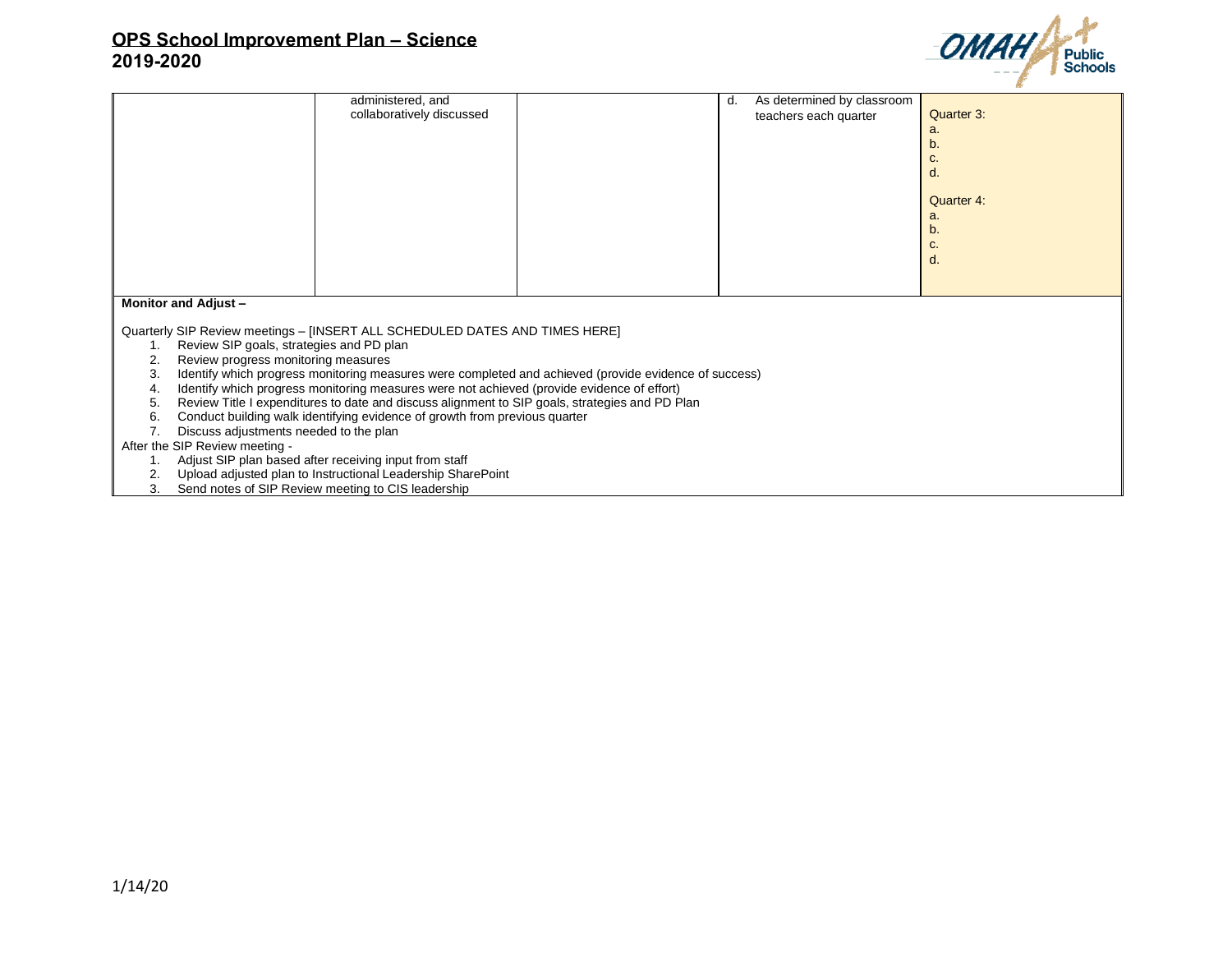#### **Middle School Name: Castelar Wellness Plan**

#### **School Improvement Plan Growth Goals 2019-2020** Elementary, Middle, or High School versions **Element on the School Improvement Plan Growth Goals**

#### **District Intended Wellness Outcomes:**

Increase the number of wellness strategies implemented district-wide by 2%.

### **School Wellness Goal Samples: (Please select at least one goal)**

- Provide opportunities for students and families to increase their awareness of healthy eating.
- Increase access to physical activity by offering 15 minutes of activity in addition to scheduled PE time during the school day.

**Strategy(ies) (add AQUESTT Tenets/AdvancEd after each strategy):**

#### **Nutrition Standards**

- Compliance with required Smart Snack guidelines (no food sold from midnight to 30 minutes after dismissal that does not meet the Smart Snack requirement, food label entry into www.healthiergeneration.org/calculator to determine Smart Snack compliance)
- No food or beverages sold from midnight to 30 minutes after dismissal on a school day unless the food or beverage sold meets the requirement food label entry in [www.healthiergeneration.org/calculator](http://www.healthiergeneration.org/calculator) used to determine Smart Snack compliance

### **Nutrition Education:**

- Educate staff, students, and families about food labels (e.g., showing the amount of sugar in a cup of juice, displaying the calories and nutrition in soft drinks and energy drinks, etc.)
- Provide reminders about the benefits of increasing water consumption
- Offer fruit as an alternative to carbohydrate snacks as a treat or snack
- **•** Provide recommended list of healthy snack choices to students, staff, parents, and administrators
- **Explain the importance of menu planning and food prep in eating right and avoiding impulse eating**
- Discuss alternative food choices that will assist in enjoying celebrations without interfering with healthy eating
- Invite a dietician from OPS or a grocery store to discuss healthier eating with students and/or staff members
- Provide opportunities for families to increase their awareness of healthy eating by having a wellness table at Parent/Teacher Conferences.

### **Physical Activity:**

- Provide extra gym/recess time as a reward for good attendance or meeting MTSS-B cardinal cash goals
- Offer recess before lunch
- Establish walking groups for staff and/or students
- PE Teacher provides instruction to school staff on games that include physical activity and can be used with students inside or outside in addition to PE time
- **E** Allow students time for movement throughout the day (e.g., brain breaks)

### **School Based Activities that Relate to Nutrition and Physical Activity (i.e., General Wellness):**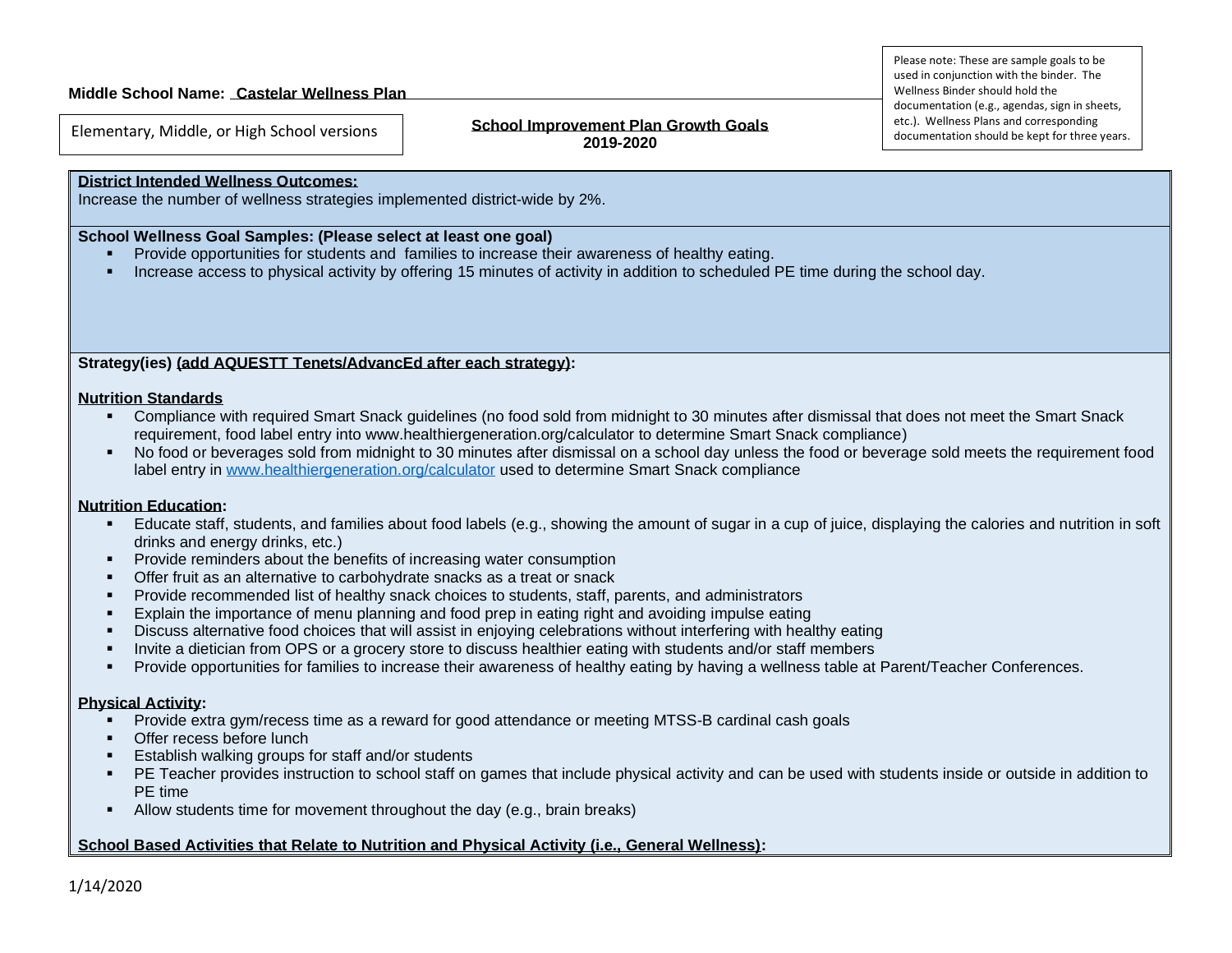- Present general health and wellness information at regular staff meetings (e.g., stress management, benefits of walking, how to read a nutrition label, etc.)
- Promote health and wellness messages in school communications (e.g., school newsletter, website, etc.)
- Plan for a wellness activity at each school family night to promote healthy eating and increased physical activity.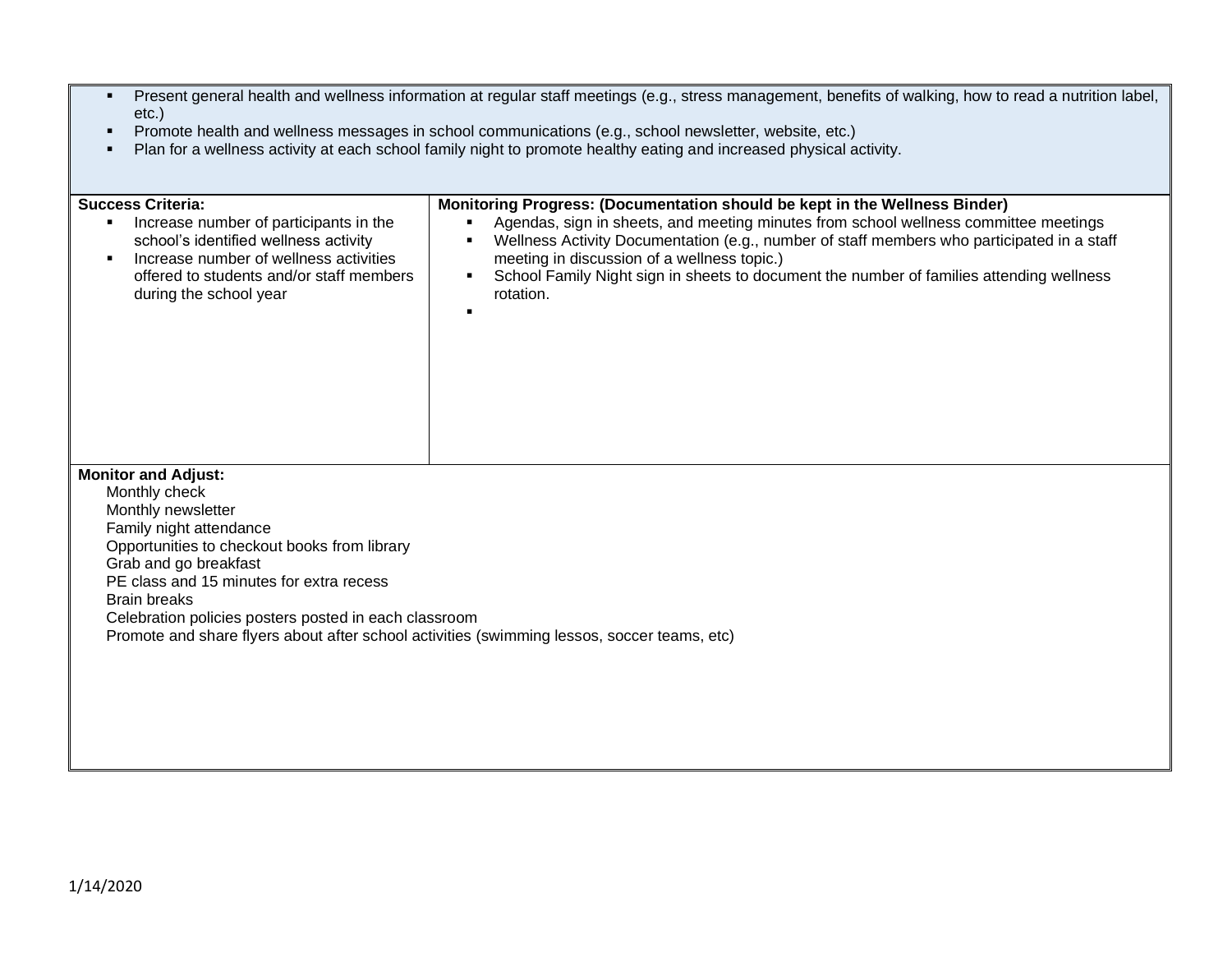

a. b.

**Elementary School Name: Castelar Elementary Attendance GOAL**

#### **District Intended Summative Outcome:** Promoting and increasing daily student attendance, our district will increase the number of students in the NOT CHRONIC (green) domain by 2%. 2018-2019 Achievement: \_47%\_\_\_\_ Goal Achievement: \_\_49%\_\_\_ **School Attendance Goal:**  Our school will increase the number of students in the NOT CHRONIC (green) domain by 2%. These students will miss no more than 9 days of the entire academic year and meet the goal of STRIVE FOR 95. 2018-2019 Achievement:  $51\%$  Goal Achievement:  $53\%$ **Strategy(ies) (add AQUESTT Tenets after each strategy):** - Our school will establish and maintain an Attendance Team to consist of the principal, assistant principal, counselors, social worker, and attendance secretary. (AQuESTT: Positive Partnerships, Relationships, and Success and AdvancED: Leadership and Resources Capacity Domains) The Attendance Team will meet weekly to review attendance dashboard data, identify students for intervention, review current active strategies and align additional needed supports. (AQuESTT: Positive Partnerships, Relationships, and Success and AdvancED: Leadership and Resources Capacity Domains) Implement Success Mentoring Program (Success Mentors). (AQuESTT: Positive Partnerships, Relationships, and Success and AdvancED: Leadership and Resources Capacity Domains) - ??? Our school will establish and maintain attendance incentive/recognition promoting increased attendance and district focus STRIVE For 95. (AQuESTT: Positive Partnerships, Relationships, and Success and AdvancED: Leadership and Resources Capacity Domains) - **Strategy No. Success Criteria Nonitoring Progress Timeline Quarterly Results** 1. Our school will establish and maintain an Attendance Team to consist of the principal, assistant principal, counselors, social worker, and attendance secretary. (AQuESTT: Positive Partnerships, Relationships, and Success and AdvancED: Leadership and a. SSLs plan and facilitate weekly attendance meeting b. Attendance Team members attend weekly Attendance Meetings and complete assigned tasks c. Building Leaders attend SSL Facilitated Attendance Meetings a. Upload Attendance Template/notes from Weekly Attendance Team Meetings to Instructional Leadership SharePoint. **b.** Review Chronic Absenteeism by School Dashboard data showing a .25% increase per quarter c. Building administrators review Attendance a. Weekly b. Quarterly (Nov. 1, 2019, Jan 10, 2010, March 20, 2020, May 28, 2020) c. Quarterly (Nov. 1, 2019, Jan 10, 2010, March 20, 2020, May 28, 2020) Quarter 1: a. Weekly meeting held b. Assigned tasks completed c. Dashboard reviewed by team Quarter 2: a. Weekly meetings held b. Assigned tasks completed c. Dashboard reviewed by team Quarter 3:

Dashboard data with Principal Supervisor

Resources Capacity

Domains)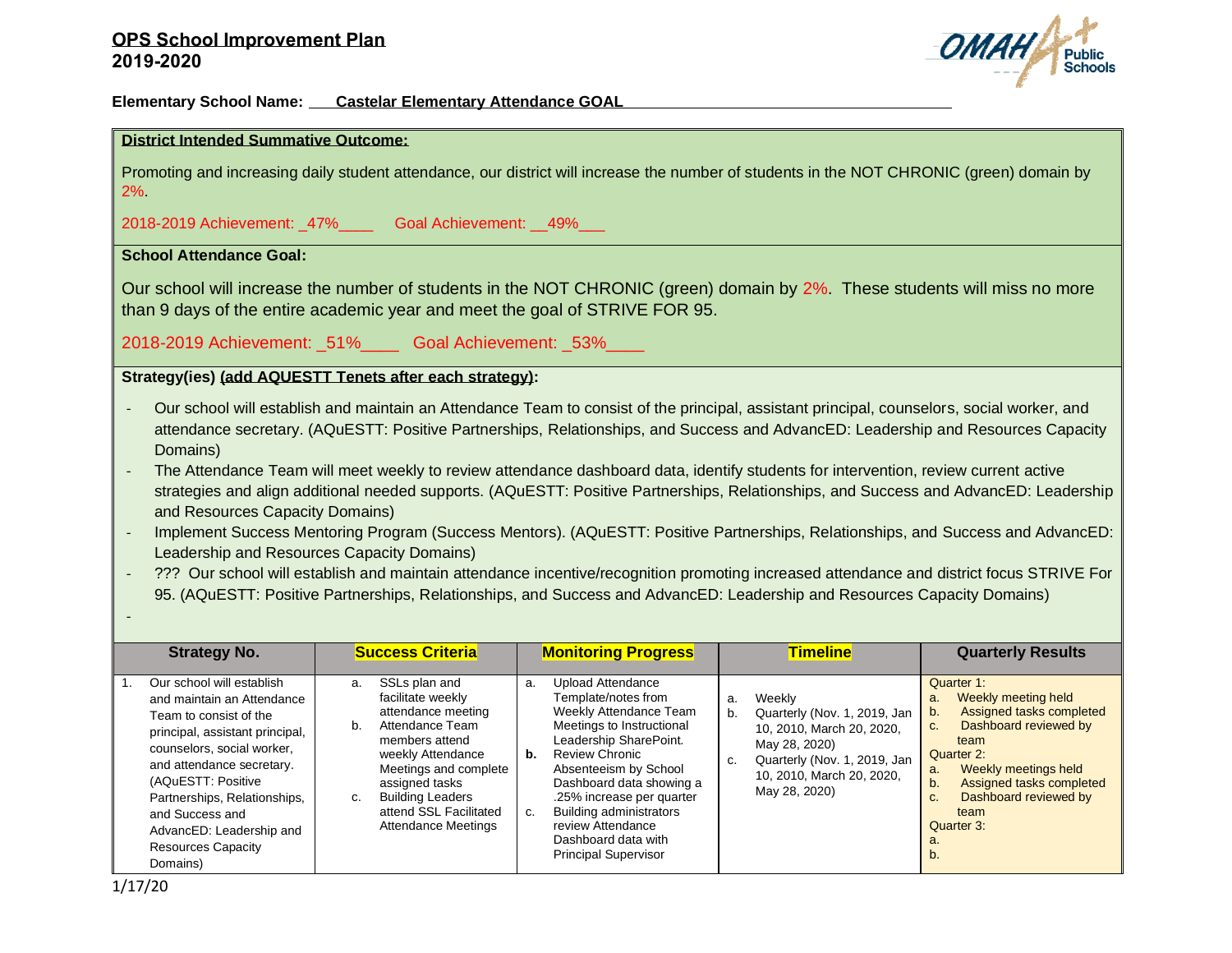# **OPS School Improvement Plan 2019-2020**



|    |                                                                                                                                                                                                                                                                                                                                                      |                      |                                                                                                                                                                                                                                                                                                                                                      |                |                                                                                                                                                                                                                                                                                                                                          |                |                                                                                                | c.<br>Quarter 4:<br>a.<br>b.<br>c.                                                                                                                                                                                                                                                                                           |
|----|------------------------------------------------------------------------------------------------------------------------------------------------------------------------------------------------------------------------------------------------------------------------------------------------------------------------------------------------------|----------------------|------------------------------------------------------------------------------------------------------------------------------------------------------------------------------------------------------------------------------------------------------------------------------------------------------------------------------------------------------|----------------|------------------------------------------------------------------------------------------------------------------------------------------------------------------------------------------------------------------------------------------------------------------------------------------------------------------------------------------|----------------|------------------------------------------------------------------------------------------------|------------------------------------------------------------------------------------------------------------------------------------------------------------------------------------------------------------------------------------------------------------------------------------------------------------------------------|
| 2. | The Attendance Team will<br>meet weekly to review<br>attendance dashboard data.<br>identify students for<br>intervention, review current<br>active strategies and align<br>additional needed supports.<br>(AQuESTT: Positive<br>Partnerships, Relationships,<br>and Success and<br>AdvancED: Leadership and<br><b>Resources Capacity</b><br>Domains) | a.<br>b.             | School Counselors make<br>phone calls to<br>parent/guardian of students<br>who have reached 5 day<br>milestone and document in<br><b>Student Services contact</b><br>log<br>SAMPLE: Attendance<br>Team Members/Staff work<br>with students and families to<br>remove attendance barriers                                                             | a.<br>b.<br>C. | <b>Review Attendance</b><br>Dashboard Data during<br>weekly Attendance Team<br>Meeting.<br><b>Review Attendance</b><br>Dashboard data quarterly at<br>team meetings-<br>Quarter1, Q2, Q3, and Q4<br>Review attendance barriers<br>identified by<br>parent/guardians to school<br>counselor and how to<br>address these barriers.         | a.<br>b.<br>c. | Weekly<br>Quarterly (Nov. 1, 2019, Jan<br>10, 2010, March 20, 2020,<br>May 28, 2020)<br>Weekly | Quarter 1:<br>Weekly meetings held<br>a.<br>Contacts made with families<br>b.<br><b>Meetings with parents</b><br>c.<br>Quarter 2:<br>Weekly meetings held<br>a.<br><b>Contacts made</b><br>b.<br><b>Meetings with parents</b><br>C.<br>Quarter 3:<br>a.<br>b.<br>c.<br>Quarter 4:<br>a.<br>b.<br>C.                          |
| 3. | <b>Implement Success</b><br>Mentoring Program (CSI<br>Schools). (AQuESTT:<br>Positive Partnerships,<br>Relationships, and Success<br>and AdvancED: Leadership<br>and Resources Capacity<br>Domains)                                                                                                                                                  | a.<br>b.<br>C.<br>d. | Staff engage daily with<br>students promoting and<br>recognizing attendance<br>Teachers/Staff use methods<br>to ensure all students feel<br>welcome<br>Teachers provide positive<br>feedback to support daily<br>attendance and promote<br>future attendance<br>Daily and Weekly<br>Announcements provide<br>attendance awareness and<br>recognition | a.<br>b.<br>C. | By the end of the first<br>quarter, 80% of teachers will<br>have a classroom<br>incentive/recognition<br>program and by the end of<br>3rd quarter 90% of teachers.<br>SSLs provide professional<br>development quarterly at<br>staff trainings<br><b>Review Attendance</b><br>Dashboard Data during<br>weekly Attendance Team<br>Meeting | a.<br>b.       | Nov, 1, 2019, March 20,<br>2020<br>Quarterly                                                   | Quarter 1:<br>a. Mentors/mentees established<br>b. Mentor train Oct. 24th<br>c. Mentors/mentees meet daily<br>Quarter 2:<br>a. Mentor train Jan. 6th<br>b. Mentors/mentees meet daily<br>C.<br>Quarter 3:<br>a.<br>b.<br>C.<br>Quarter 4:<br>a.<br>b.<br>C.                                                                  |
| 4. | Our school will establish<br>and maintain attendance<br>incentive/recognition<br>promoting increased<br>attendance and district<br>focus STRIVE For 95.<br>(AQuESTT: Positive<br>Partnerships, Relationships,<br>and Success and<br>AdvancED: Leadership and<br><b>Resources Capacity</b><br>Domains)                                                |                      | a. Staff engage daily with<br>students promoting and<br>recognizing attendance<br>b. Recognition of students'<br>attendance daily and<br>achieving personal goal or<br>Strive for 95 goal.                                                                                                                                                           |                | a. Using the Attendance<br>Dashboard, select students<br>to participate in Attendance<br>Mentor Programs.                                                                                                                                                                                                                                |                | a. August 1 (Select students)<br>and monitor bi-monthly.                                       | Quarter 1:<br>Perfect Attend. recognized<br>a.<br>Strive for 95 club<br>b.<br>recognized<br>Dashboard reviewed<br>C.<br><b>Weekly classroom</b><br>d.<br>recognition at<br>announcements<br>Quarter 2:<br>Perfect Attend. recognized<br>а.<br>Strive for 95 Club<br>b.<br>recognized<br>Dashboard reviewed<br>C <sub>1</sub> |